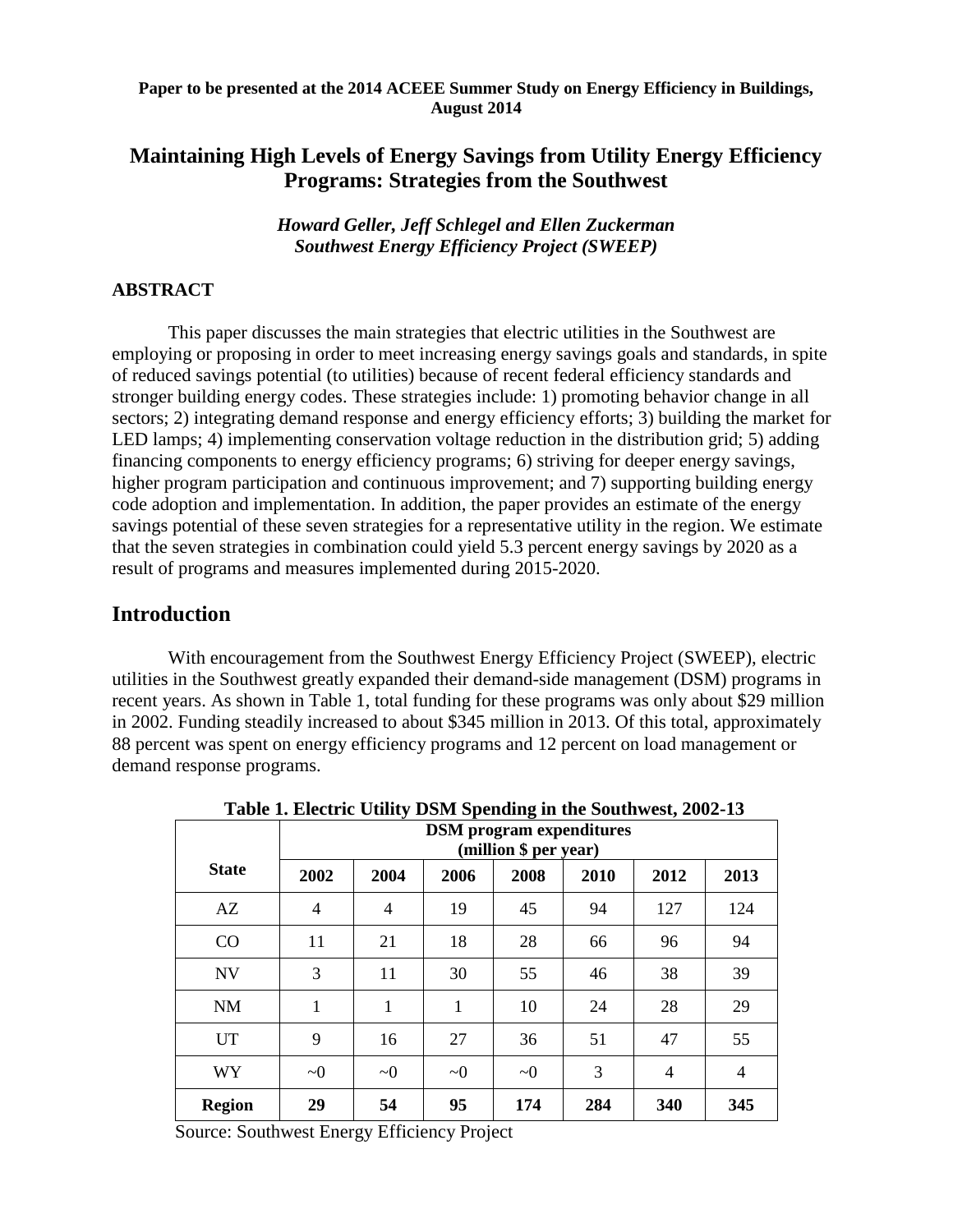The growth in DSM activity in the region has been heavily influenced by policies enacted in recent years. Table 2 summarizes the key policies affecting DSM efforts in each state. In short, there are many more "checks" in the chart today compared to five or ten years ago. Four states have adopted energy savings goals or standards for investor-owned electric utilities. Four states use the Utility Cost test, Societal Cost test, or a version of the Total Resource Cost (TRC) test that includes valuing non-energy benefits as the primary test for determining if energy efficiency programs are cost effective; the other two states use the standard TRC test. Integrated resource planning requirements are in place in all states except Wyoming. In addition, three states have adopted performance-based incentives to provide a financial incentive and/or mitigate any adverse financial impact that operating DSM programs has on a company's bottom line. Four states have adopted decoupling of energy sales or fixed cost recovery for gas utilities, but no state has adopted revenue decoupling of electricity sales for electric utilities.

| <b>Policy</b>                           | $A\mathbf{Z}$ | CO | <b>NM</b> | <b>NV</b> | <b>UT</b> | WY |
|-----------------------------------------|---------------|----|-----------|-----------|-----------|----|
| Energy efficiency goals or standards    |               |    |           | (1)       |           |    |
| <b>Integrated Resource Planning</b>     |               |    |           |           |           |    |
| Use of Utility Cost test, Societal Cost |               |    |           |           |           |    |
| test, or TRC including valuation of     |               |    |           |           |           |    |
| non-energy benefits                     |               |    |           |           |           |    |
| Convenient DSM cost recovery            |               |    |           |           |           |    |
| mechanism                               |               |    |           |           |           |    |
| Financial incentive for utility         |               |    |           |           |           |    |
| shareholders                            |               |    |           |           |           |    |
| Electric lost revenue recovery          |               |    |           |           |           |    |
| mechanism                               |               |    |           |           |           |    |
| Natural Gas decoupling or lost          |               |    |           |           |           |    |
| revenue recovery                        |               |    |           |           |           |    |
| Industrial self-direction option        |               |    |           |           |           |    |

**Table 2. Key Policies Influencing Electric Utility DSM Programs in the Southwest**

Notes: (1) Energy savings are allowed to count towards clean energy standards.

There has been significant growth in energy savings resulting from electric utility energy efficiency programs implemented in the Southwest in recent years. Figure 1 shows the energy savings trends by major utility, using the metric of first-year energy savings as a fraction of retail electricity sales from programs implemented each year. As of 2013, the Salt River Project (SRP) achieved 2.3 percent savings in part because it includes the estimated savings from its pre-pay metering program in its total savings. Without including this, SRP achieved savings of about 1.4 percent of sales in 2013. Arizona Public Service Company (APS) and Tucson Electric Power (TEP), achieved 1.7 percent gross savings, and the main utility in Colorado (Xcel Energy) achieved 1.25 percent net savings (1.45 percent gross savings). The savings achieved by the main utility in Nevada (NV Energy) declined significantly since 2009 due to the strong recession experienced in the state, reductions in DSM program funding, and controversy surrounding a lost revenue recovery mechanism (Geller et al. 2012).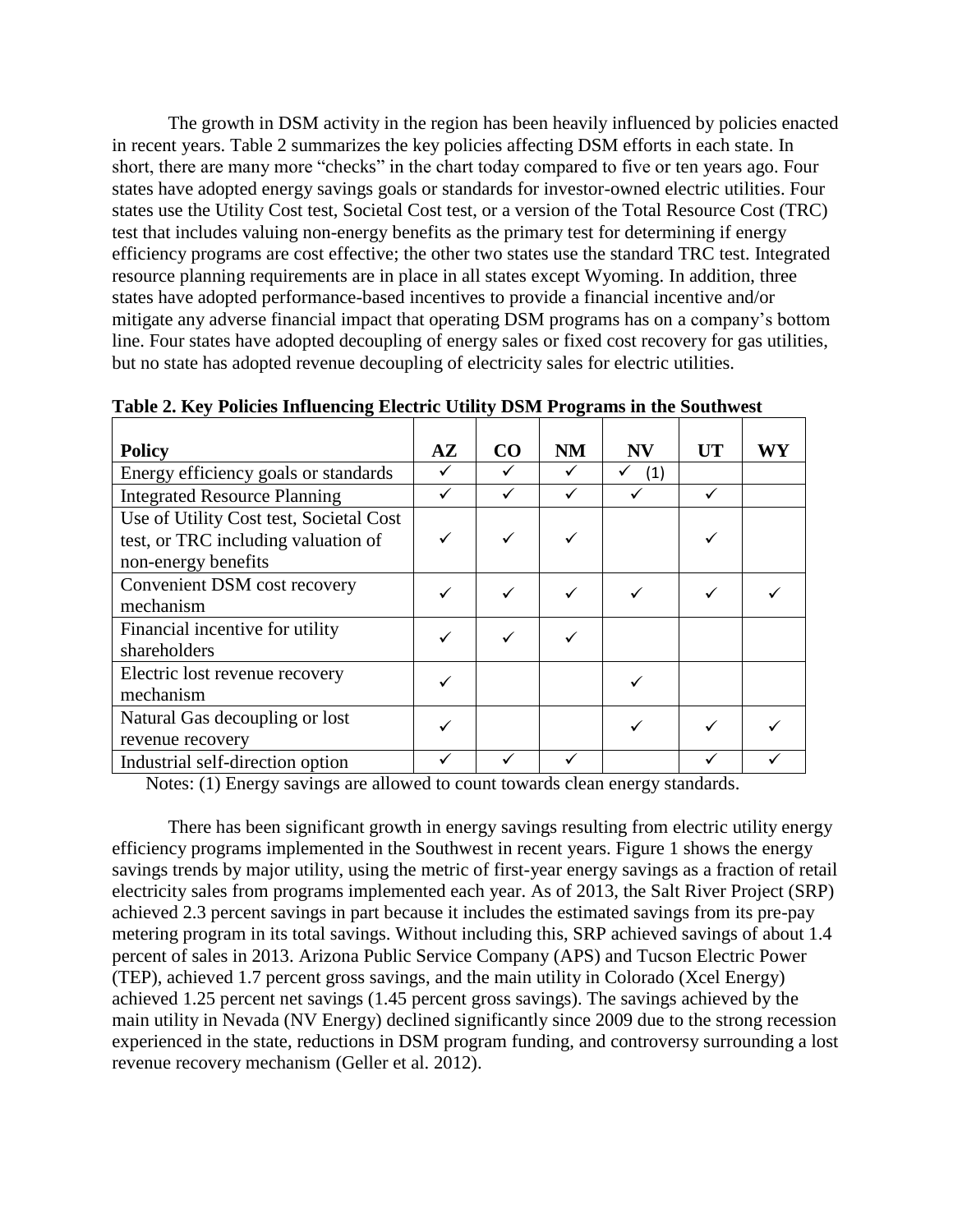

 **Figure 1. First Year Energy Savings as a Fraction of Retail Electricity Sales**

Utilities in the Southwest, as in other regions of the country, are confronting a number of issues and challenges, some of which are pushing utilities to achieve greater energy savings while others are reducing savings potential for utilities. These issues and challenges include:

- the strong energy efficiency standards or energy savings goals adopted in states such as Arizona and Colorado;
- integrated resource planning processes that continue to demonstrate that energy efficiency is the least cost resource by far;
- loss of some energy savings potential from certain DSM measures, such as compact fluorescent lamps (CFLs) and T12-to-T8 fluorescent lamp conversions, due to federal energy efficiency standards;
- higher baselines that are reducing savings potential from utility new construction programs due to strengthening state and local energy codes; and
- environmental considerations including concerns about local and regional air pollution as well as proposed carbon dioxide emissions standards.

# **Strategies for Maintaining High Levels of Energy Savings**

The remainder of the paper reviews seven strategies that electric utilities in the Southwest are starting to deploy to maintain or increase energy savings from utility programs in light of the issues and challenges just described. The seven strategies are:

- 1) promoting behavior change in the residential, commercial and industrial sectors;
- 2) integrating demand response and energy efficiency efforts;
- 3) building the market for LED lamps;
- 4) implementing conservation voltage reduction in the distribution grid;
- 5) adding financing components to energy efficiency programs;
- 6) striving for deeper energy savings, higher participation and continuous improvement; and
- 7) supporting building energy code adoption and implementation.

In addition, we estimate the energy savings potential of the seven strategies for a representative utility in the region and compare this to the loss of savings potential due to recent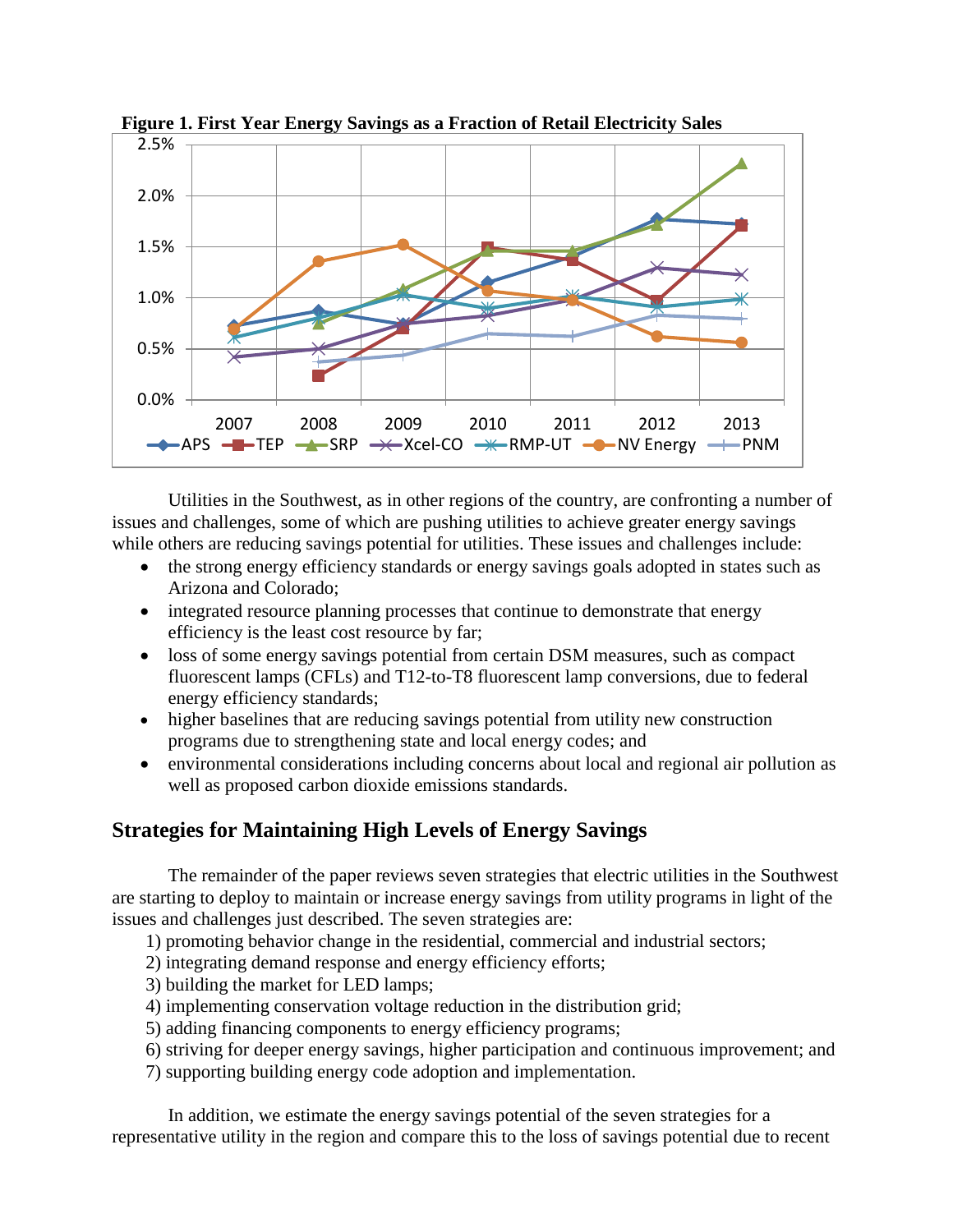federal lighting standards, strengthening building energy codes, and the increasing market penetration of CFLs.

#### **Promoting Behavior Change**

 $\overline{a}$ 

Most utilities in the Southwest are implementing Home Energy Reports pilot programs and finding that the programs are providing at least as much if not more energy savings than was projected at the time the pilot was designed. For example, Rocky Mountain Power (RMP) in Utah found that households receiving home energy reports reduced electricity use 2.3 percent on average in 2013, 39 percent more than what was projected when the pilot program was designed (RMP 2014). In addition, utilities such as Xcel Energy are finding that providing home energy reports increases participation in other hardware-based energy efficiency programs.

As a result, a number of utilities in the Southwest are proposing to scale up Home Energy Report programs. Xcel Energy has proposed providing reports to 500,000 households (about 43 percent of its total residential customer base) during 2015-17. RMP is proposing to increase the number of customers receiving reports by 200,000. The municipal utility in Fort Collins, CO has already begun to provide reports to all its residential customers based on the success of pilot programs. Scaling up home energy reports greatly expands the number of customers that achieve some level of energy savings, thereby reducing the number of non-participants in DSM programs as well as increasing cost-effective energy savings.

In Arizona, Salt River Project (SRP) offers a program that combines prepay elements with energy saving education and in-home display monitors (which are available in both English and Spanish). Three different independent impact studies found that participants reduce their annual energy consumption by 12 percent on average (SRP 2013). This program has more than 139,000 participants, and 94 percent of participants report that they agree or strongly agree that the program helps them use energy more wisely (SRP 2013).

Regarding behavior change in the commercial and industrial sectors, a few utilities in the Southwest are implementing or planning business energy reports pilot programs for small business customers, modeled on successful home energy report programs. For example, Xcel Energy is implementing a business energy reports pilot program in 2014 with 10,000 small businesses receiving print reports and 12,400 customers opting to receive electronic reports. Business energy use per unit of floor area will be compared to others in the same subsector; e.g., a restaurant will be compared to other restaurants. The utility is hoping to measure at least one percent electricity and natural gas savings on average for customers that receive print reports or access their electronic reports, compared to a control group (Xcel Energy 2013).

A few utilities in the region are starting to provide funding for commercial and industrial (C&I) energy managers as well as promote strategic energy management (SEM), 1 based in part on successful programs along these lines in the Pacific Northwest. In Utah, RMP is providing \$0.025 per kWh of annual energy savings towards the salary and overhead of energy managers, up to 100 percent of salary and overhead, as long as the company or public sector entity achieves at least one million kWh of energy savings per year. This support is provided in addition to the normal rebates for energy efficiency measures. The program began in July, 2013 and supported five energy managers as of March, 2014.

<sup>&</sup>lt;sup>1</sup> Strategic energy management involves setting energy savings goals, a commitment to ongoing energy efficiency improvements, and tracking progress towards the goals.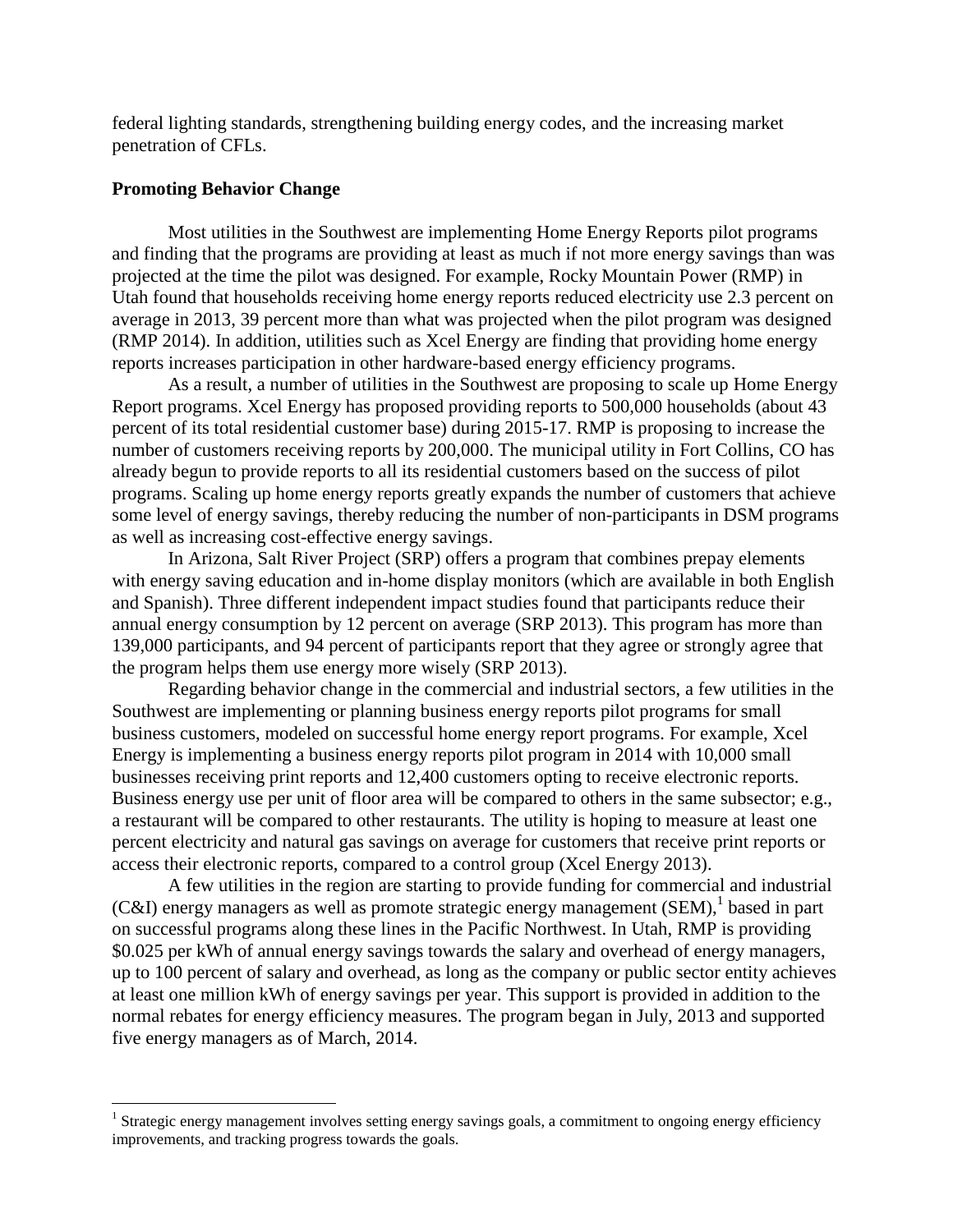In Colorado, Xcel Energy is working with its largest customers to set medium and longer term energy savings goals and implement multi-year energy efficiency improvement strategies through the Process Efficiency program. This program also involves high level executive engagement, scoping studies to identify the largest energy savings opportunities, data mining and analysis, and project implementation support. It is exceeding targeted energy savings goals at a levelized cost of saved energy of 0.8-0.9 cents per kWh (Kennedy 2014). As of March 2014, approximately 15 percent of Xcel Energy's largest customers targeted for this service were participating in the program.

#### **Integrating Demand Response and Energy Efficiency Efforts**

Integrating energy efficiency and demand response (DR) is another step that utilities in the Southwest are starting to take to increase energy savings. NV Energy is a leader in this area with its residential HVAC optimization program, known as *mPowered*, in southern Nevada. The program involves installation of smart thermostats in conjunction with a cloud-based energy efficiency and demand response service. This service automatically makes small temperature adjustments without diminishing resident comfort, using continuous monitoring, thermal profiles and customer preferences tailored to each home.

The thermostats are also used by the utility to call demand response events in which the home is pre-cooled—according to the home's thermal properties—before the event. During the event the home's indoor temperature floats up by no more than four degrees above the normal set point. The technology automatically seeks a balance between enhancing load impact and reducing customer discomfort during a DR event. Customers are able to control their thermostat via a smartphone or the internet.

The program takes advantage of the smart meters that NV Energy has installed across its service area to enhance post-DR event measurement and verification, event forecasting, and to calculate customer-specific rebates for DR event participation. However, smart meters are not required for deploying the advanced thermostats. Participation is promoted through offering the smart thermostat, software, optimization service and thermostat installation at no cost to the customer. Energy and utility bill savings are stressed in program marketing, in contrast to the financial incentive in traditional load management or demand response programs.

The *mPowered* program was launched in October 2012. NV Energy had about 15,000 customers enrolled and 23,000 smart thermostats installed as of February 2014. Preliminary analysis indicates an average peak reduction of 3.5 kW per home during the first hour of a demand response event, higher than anticipated. Electric energy savings are 585 kWh per household per year on average, slightly above the projected savings of 500 kWh per household per year (Brown 2014). In Las Vegas, this is equivalent to about 10 percent cooling energy savings on average. Initial customer interviews showed that 86 percent of participants are very satisfied or somewhat satisfied with the program (Brown 2014).

NV Energy also launched a combined demand response and HVAC energy efficiency program for its commercial customers. Like the residential program, the commercial program includes a combination of HVAC control measures and a cloud-based software service that optimizes HVAC system performance. Early participants include one hotel/casino property, four state buildings, City of Las Vegas buildings, and the University of Nevada, Reno. Initial results are showing about 10 percent energy savings on average along with peak reductions when demand response events are called (Brown 2014).

During 2014, NV Energy hopes to add 14,000 households to the residential HVAC optimization program along with 30 new participants in the commercial program, with a target of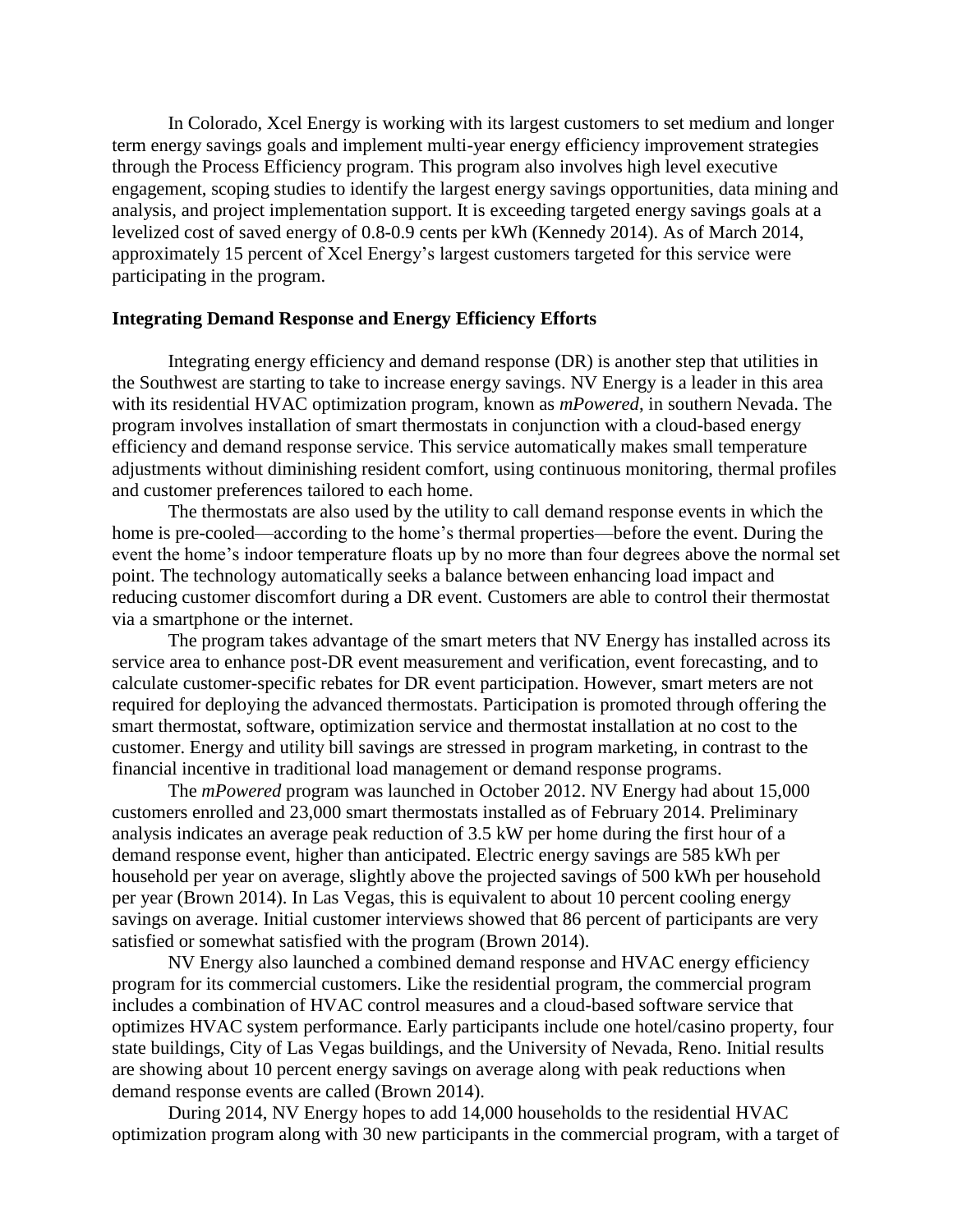8 GWh per year of energy savings and 45 MW of peak demand reduction potential from new participants in 2014 (not counting peak demand reduction potential from the utility's legacy AC load control program).

In Arizona, APS is implementing a Home Energy Information Pilot to test a variety of communication devices, DR strategies, and "smart" home applications for the residential setting including web interfaces, smart phones, and programmable, Wi-Fi enabled thermostats (APS 2011). The pilot program is striving for both energy savings and peak demand reduction. The results of the pilot program will be used to design a future full-scale program. Similarly, SRP is exploring how programmable thermostats and time-of-use pricing may help limited income customers save energy.

In Colorado, Xcel Energy is planning to implement a Wi-Fi enabled smart thermostat pilot program starting in the second half of 2014. The goals will be to study the amount of electricity and natural gas savings after the smart thermostats and associated software are installed, assess the receptivity of thermostat owners and users to demand response program participation, and test various smart thermostat models and distribution channels with respect to ease of program implementation as well as customer response. The pilot program is not fully designed yet, but the preliminary target is 5,000 participants.

#### **Building the Market for LED Lamps**

LED lamps offer the potential for large scale energy savings in all sectors—residential, commercial and industrial. As energy savings from utility promotion and incentives for CFLs decline due to factors such as the federal lamp efficiency standards, increasing CFL market penetration and declining net-to-gross energy savings values, utilities are ramping up promotion of LED lamps. This is occurring at the same time that LED lamps are rapidly improving in performance and declining in cost.

Many utilities in the Southwest are providing upstream incentives in order to reduce the retail price of LED lamps, targeting a final price to the consumer of around five dollars per lamp. These programs (or program components) are scaling up very fast. For example, Xcel Energy is targeting purchase of 265,000 discounted LED lamps in 2014, compared to 86,000 LED lamps purchased through its in-store discount program in 2013. NV Energy has a target of 250,000 LED lamps in 2014, the first year of its residential LED lighting program. RMP expects that LEDs will provide over 50 percent of the energy savings from its residential lighting program in 2014 (RMP 2014).

Including an LED lamp in the kit provided through school education programs is another strategy that utilities in the Southwest are starting to employ to increase awareness and promote adoption of LED lamps. In Colorado, Black Hills Energy started doing this in 2013 and Xcel Energy began doing so in 2014.

Utilities in the Southwest are also scaling up the promotion of LED lighting in the commercial and industrial sectors. Utilities are adding new LED products, such as LED troffers and LED fixtures for parking garages, to prescriptive rebate programs. This in turn facilitates promotion of LED lamps and fixtures by trade allies as well as adoption by businesses and public sector entities. In addition, some utilities in the region are planning to offer upstream incentives to lighting distributors in order to increase the supply of LED lamps and their sale to businesses.

As a result of these actions, some utilities in the region are expecting increased savings from C&I lighting programs in the near future, in spite of the removal of T12-to-T8 lamp conversions from utility programs due to the federal fluorescent lamp and ballast standards. For example, Xcel Energy is targeting savings of 101 GWh per year from its C&I lighting efficiency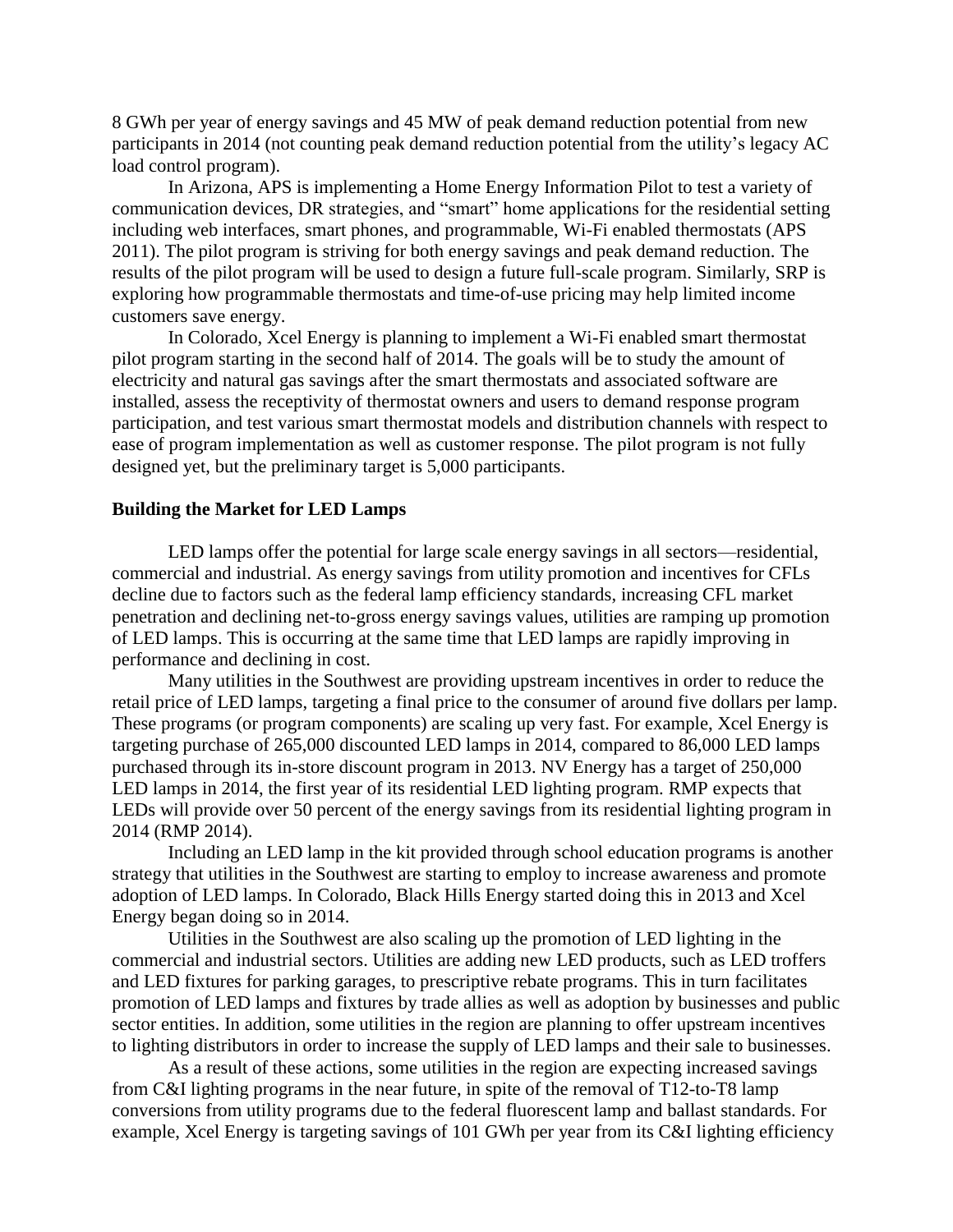programs in 2014, compared to 88 GWh per year of savings achieved in 2013 when T12-to-T8 lamp conversions still provided energy savings (Xcel Energy 2014).

LED street lighting is being implemented on a large scale in some areas in the Southwest. Taking advantage of rebates from NV Energy, the City of Las Vegas has replaced 45,000 street lights (over 80 percent of all street lights in the city) with LED lamps. These lamps are providing 30-40 percent electricity savings on average (Vellota 2014). In Colorado, Xcel Energy has proposed an LED street lighting program for utility-owned street lights that municipalities pay to operate and upgrade. The projected annual energy savings is 60 GWh by 2020 (Sundin 2013).

#### **Implementing Conservation Voltage Reduction in the Distribution Grid**

Some utilities in the Southwest are considering enhanced control and optimization of voltages in distribution feeders as a means of providing additional energy savings for consumers of all sizes. By lowering and flattening voltage levels along distribution feeders through continuous monitoring and use of capacitors, utilities can ensure that consumers experience voltages in the range of 114-120 volts (for low voltage consumers) rather than voltages in excess of 120 volts at times. This in turn reduces the energy consumption of a wide range of devices including incandescent and fluorescent lamps, motors, and many devices powered by motors including refrigerators, clothes washers and air conditioners. Xcel Energy conducted tests of conservation voltage reduction (termed distribution voltage optimization, or DVO, by the utility) in feeders served by two substations. In this pilot, customers experienced 2.5 percent energy savings on average with virtually all consumers experiencing some level of energy savings (Bloch 2013). Consumers did not notice any change in energy service levels.

Based on this positive experience, Xcel Energy has proposed implementing DVO systemwide during 2015-2020. The cost is estimated to be \$92 million with projected energy savings of 506 GWh per year (1.8 percent of total electricity consumption) and peak demand reduction of 56 MW at the end of the five-year build out (Bloch 2013). Furthermore, the utility is projecting net economic benefits of \$307 million for customers and a benefit-cost ratio of 4.3 from the TRC test perspective (Petersen 2013).

Xcel Energy is proposing to implement DVO as a DSM program because the vast majority of the benefits are the energy savings experienced by customers, even though the investment is made in the utility's distribution system. Adding DVO as a DSM program would increase energy savings during 2015-2020 by 21 percent relative to the energy savings goals for Xcel Energy's traditional DSM programs during this period. The Colorado Public Utilities Commission has approved including DVO in the utility's 2015-16 DSM programs plan.

In Nevada, NV Energy is planning a conservation voltage reduction pilot project in 2015 that would affect about 50,000 customers on up to six distribution feeders. Implementation will be facilitated by the fact that the utility has already adopted AMI for all its customers. The pilot project, if approved by the Public Utilities Commission of Nevada, will be funded and implemented outside of the utility's portfolio of DSM programs.

#### **Adding Financing Components to Energy Efficiency Programs**

To help customers minimize the upfront capital costs of energy efficiency investments while lowering ratepayer costs for energy efficiency program delivery, utilities in the Southwest are adding financing components to various efficiency programs. In many cases this is being done in partnership with traditional lenders.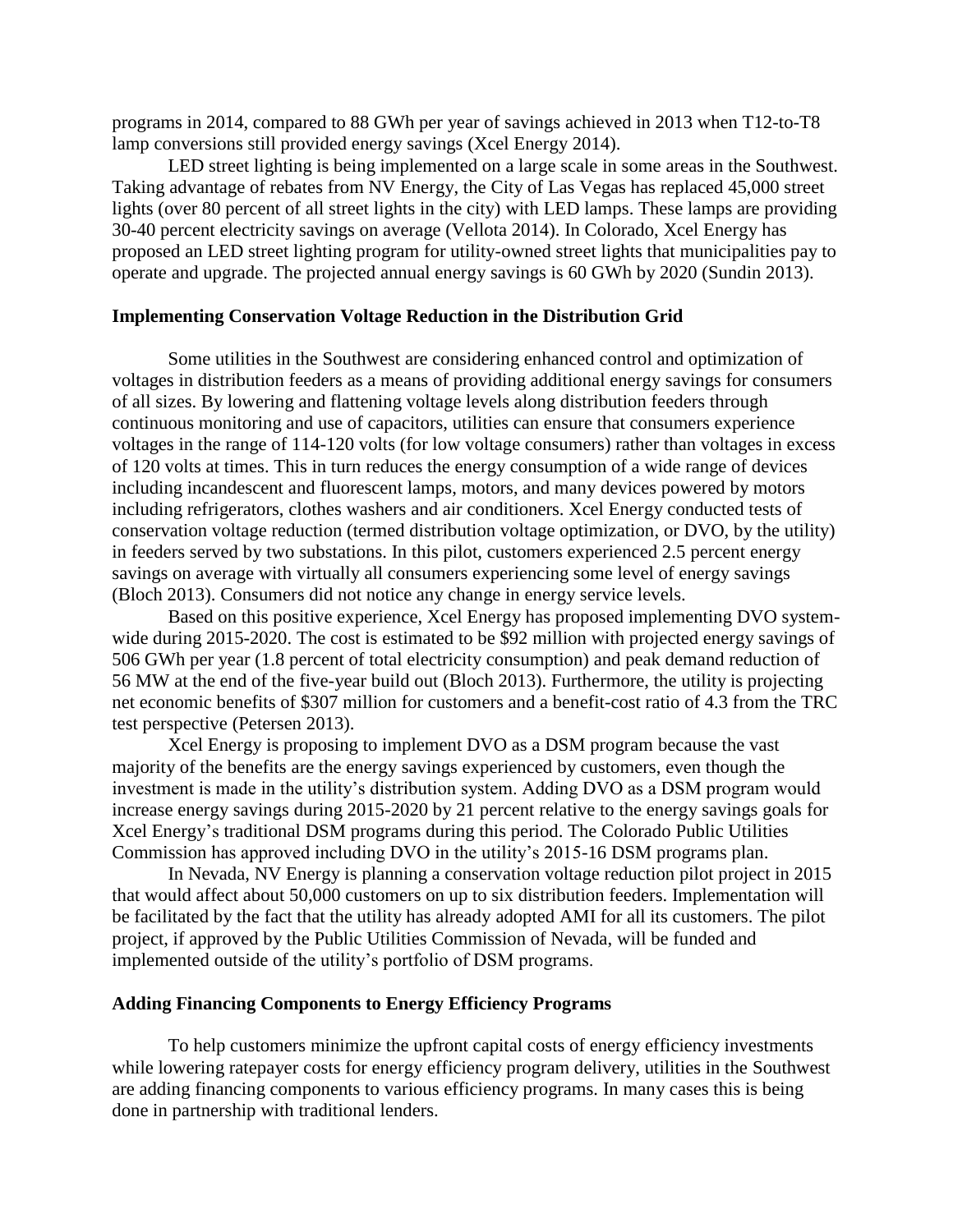In Arizona, APS has partnered with the National Bank of Arizona to offer financing options for both residential and non-residential customers including schools, municipalities and small businesses. Under the residential program, customers who participate in the utility's Home Performance with ENERGY STAR<sup>®</sup> program can access financing at below-market rates for several energy efficiency measures such as insulation, qualified HVAC equipment and duct sealing. APS provides a loan loss reserve that enables the bank to offer loans to households with only a moderate credit rating. While the total number of residential loans issued remains small, likely because the interest rates and terms are not much more attractive than financing in the market, APS reports that no customers have defaulted in the program (APS 2014).

In Colorado, Xcel Energy is implementing an energy efficiency financing pilot program. Rather than offering financing directly or partnering with a particular financial institution, Xcel tries to ensure that all of its customers have some sort of financing option available through private or public sector entities. Also, the utility provides outreach and marketing support (e.g., ensuring that its trade allies are promoting the financing options) to help increase the number of energy efficiency loans that are made. The pilot program is funded at the modest level of \$200,000 per year. While this approach is promising, it remains to be seen whether it will be effective in increasing "deal flow" and providing significant incremental energy savings.

#### **Striving for Deeper Energy Savings, Higher Participation and Continuous Improvement**

Utilities in the southwest are developing and implementing strategies to support deeper energy savings, higher program participation and continuous energy improvement among their residential and business customers. The Xcel Energy Process Efficiency program described above is one example of this.

Numerous programs in the region offer sliding scale rebates and financial incentives to encourage customers, program contractors, and builders to pursue higher levels of energy efficiency and deeper energy savings. For example SRP's ENERGY STAR homes program provides builders with \$500 for constructing homes with a HERS Index of 70 and an additional \$50 per HERS Index point below 70. Such scaled incentives have caused several developers to offer homes with HERS ratings of 55 or below. And APS's commercial new construction program has five tiers of incentives starting at \$0.06 per annual kWh saved for new buildings that are 10-20 percent better than code, increasing to \$0.14 per annual kWh saved for buildings that are at least 50 percent better than code (APS 2012).

In Colorado, Xcel Energy requires customers to implement air sealing, insulation and CFLs/LEDs (at a minimum) and achieve at least 20 percent whole house energy savings in order to be eligible for rebates within its Home Performance with ENERGY STAR program. This led to much greater energy savings per participant compared to the results prior to the utility adopting these requirements (Xcel Energy 2013).

SRP offers concierge and facilitation services as well as industry-specific technical support to large customers in key industries such as mining and semi-conductor production. These services are offered at no charge to the customers. As a result, several very large customers have developed multi-year plans and projects for increasing energy efficiency and meeting other sustainability objectives, with a focus on continuous energy improvement.

APS developed a sophisticated market segmentation strategy that enabled targeted marketing messages to different types of households. This led to a three-fold increase in responses to direct mail marketing (Hines 2012). APS also overhauled its customer tracking system for its Home Performance with ENERGY STAR program in order to improve post-audit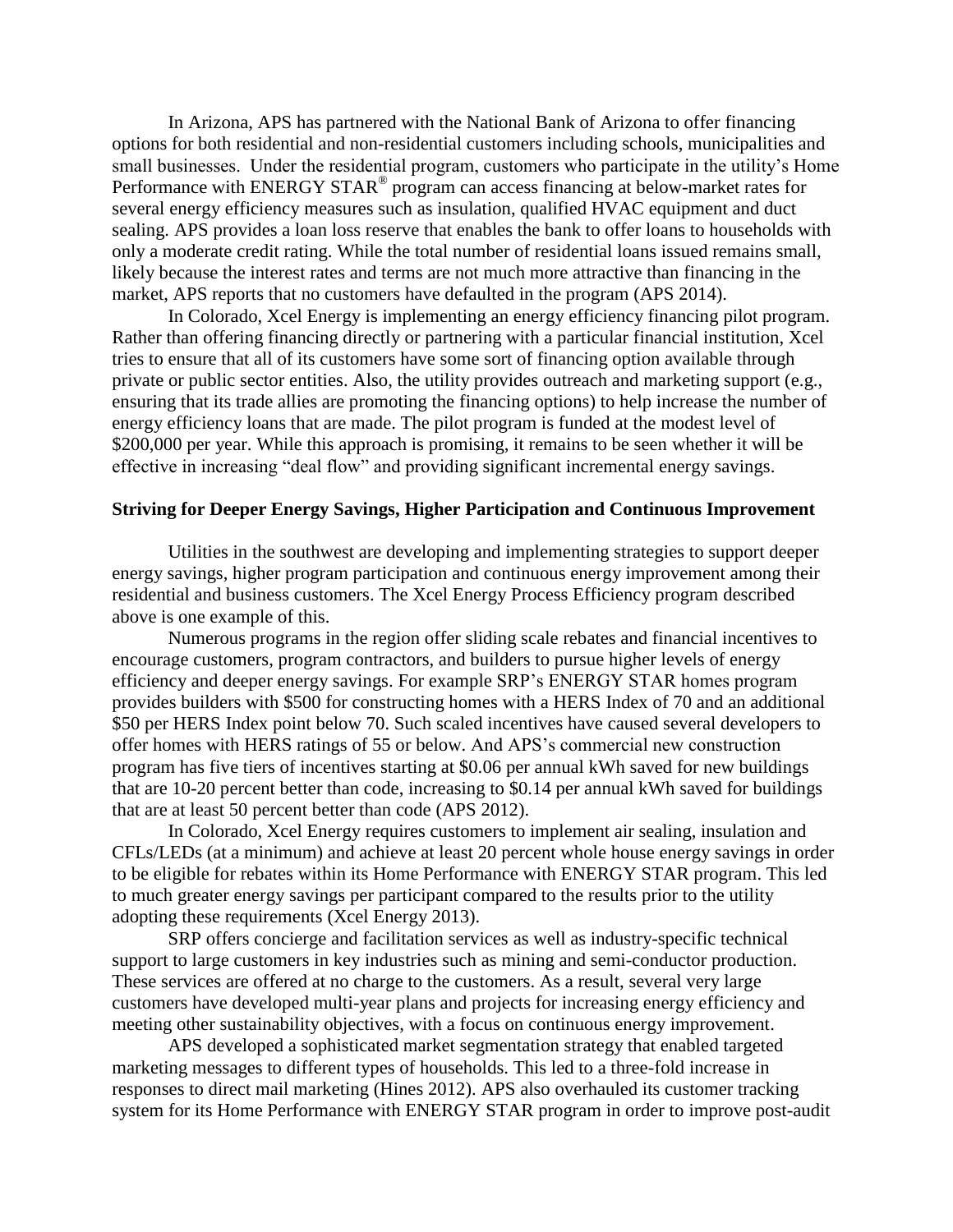follow-up and thereby achieve increased measure implementation and greater energy savings per participant. The APS program has a fairly high conversion rate of around 40 percent.

A number of utilities in the region are planning or considering upstream incentive programs in order to increase energy savings. Xcel Energy, for example, is exploring upstream incentives for distributors in order to boost adoption of LED lamps as well as high efficiency packaged HVAC equipment in the C&I sectors. Experience in California, Massachusetts and Vermont has shown that upstream incentives can greatly increase the adoption of these energyefficient technologies (Quaid and Geller 2014).

Finally, utilities throughout the Southwest have expanded their program offerings in order to increase participation and overall energy savings. A number of utilities, including Xcel Energy and Public Service Company of New Mexico, are adding building tune-up programs to complement traditional C&I prescriptive rebate, custom rebate and direct installation programs. In Utah, RMP has expanded its energy management services for its business customers. And a number of utilities have launched or are planning programs for multifamily housing. Of note, APS's multifamily program saved 9.5 GWh per year in 2013, more than half as much savings as was achieved in the utility's single family home retrofit program (APS 2014).

#### **Supporting Building Energy Code Adoption and Implementation**

Several southwestern utilities are implementing or developing programs to promote the adoption and support the implementation of state-of-the-art building energy codes. In Arizona, a home rule state, SRP's Building Energy Code Initiative provides information, training, and technical assistance to municipal building code officials, building code advisory board members, and elected officials around the adoption of the International Energy Conservation Code (IECC) and the ASHRAE 90.1 standard (SRP 2013). SRP also provides code books and other materials to local jurisdictions and offers training and educational support to builders, architects, and contractors. Since the launch of the SRP program, nine of the 15 jurisdictions in SRP's electric service territory adopted the 2012 IECC. SRP reported energy savings of 7.8 GWh per year from its building code support work during the 2013 fiscal year (SRP 2013).

APS supports building energy code implementation through its Energy Codes and Appliance Standards Initiative. For example, in 2013, APS developed two energy code training curricula: "Success with the 2009 IECC" and "Success with the 2012 IECC" (APS 2014). These trainings aim to teach builders, architects, and contractors the requirements of the code by illustrating real building situations, building science details, and code requirements (APS 2014).

Other utilities in the region, including RMP, Questar Gas Company in Utah, and Public Service Company of New Mexico, are funding training of code officials, architects, builders and contractors but without taking any energy savings credit for doing so.

### **Energy Savings Potential**

 $\overline{a}$ 

In order to quantify the potential energy savings that these newer technologies and program strategies could provide, we use Xcel Energy as an example.<sup>2</sup> Xcel Energy serves about 1.2 million residential customers and 210,000 business customers in Colorado, with total retail electricity sales of about 29 TWh per year. Electricity sales are expected to increase to about 31 TWh per year by 2020, including the effects of planned energy efficiency programs. Our back-

 $2 \text{ Xcel Energy}$  is aware of but has not approved or endorsed this analysis.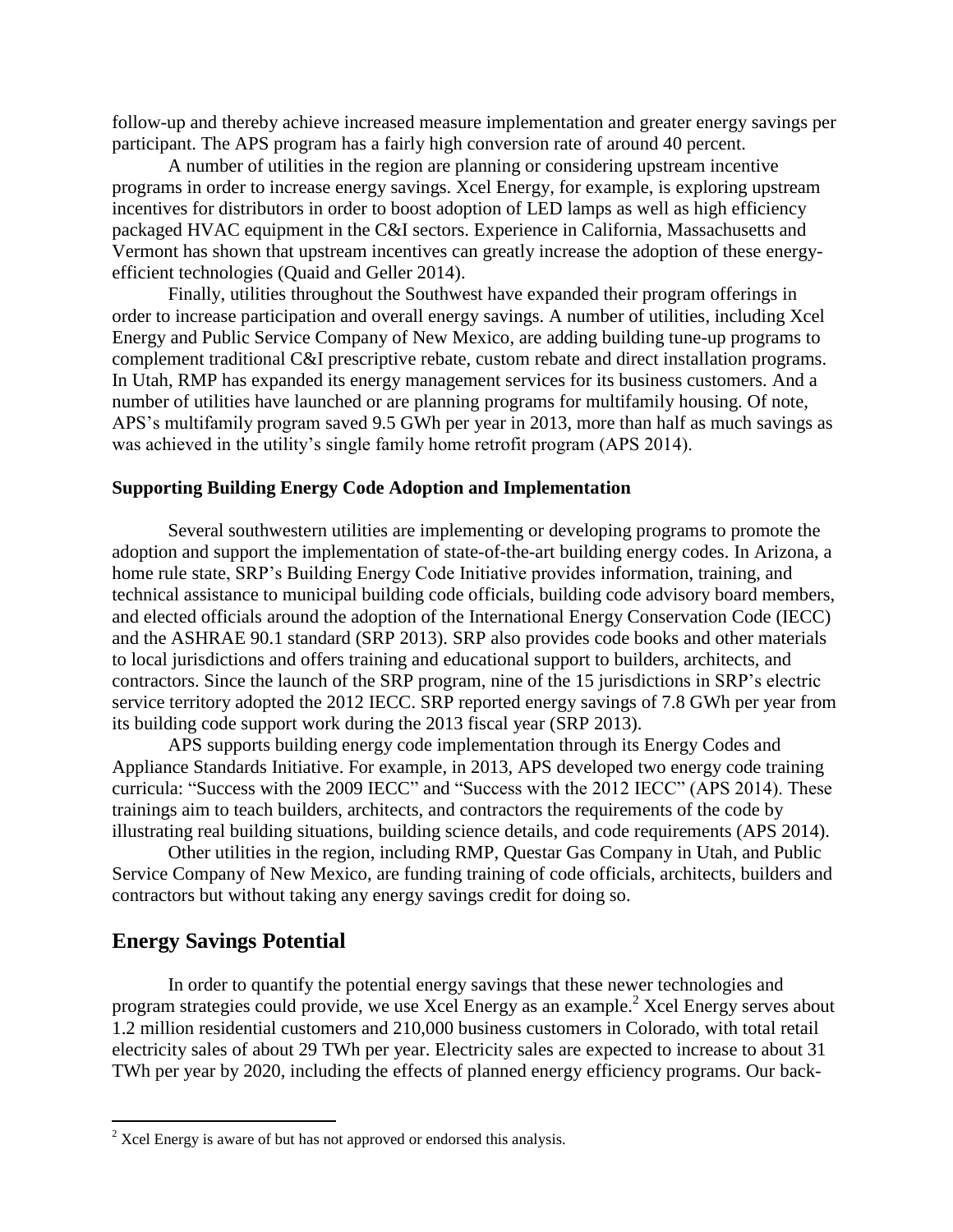of-the-envelope estimates of savings potential by 2020 are explained below; key assumptions are based on Xcel-specific data wherever possible. All estimates are gross energy savings.

**Behavior Change – Residential**: Assume Home Energy Reports are provided to all customers by 2020 either in paper or electronic form with 2 percent savings on average; savings maintained over time if the reports start prior to 2020. *Total savings in 2020 = 180 GWh per year*.

**Behavior Change – Business**: Assume Business Energy Reports, SEM and other strategies to improve O&M practices are provided to all businesses by 2020 with 1 percent savings on average; savings maintained over time. *Total savings in 2020 = 200 GWh per year*.

**Integrated DSM/DR Using Wi-Fi Enabled Smart Thermostats**: Assume 40 percent central air conditioner (CAC) saturation and 2,000 kWh per year of electricity use per CAC unit on average by 2020. Assume Wi-Fi enabled smart thermostats provide 10 percent savings on average and are used by 25 percent of households with CAC systems by 2020. *Total savings in 2020 = 27 GWh per year.* 

**Conservation Voltage Reduction**: Based on Xcel Energy's proposed DVO initiative. *Total savings in 2020 = 506 GWh per year*.

**LED Lamps – Residential**: Assume 30 watts savings on average relative to EISA-compliant lamps; lamp use of 870 hours per year on average; ramp up to purchase of two million LED lamps per year through in-store discounts with a total of 9 million LED lamps purchased during 2015-2020. *Total savings in 2020 = 234 GWh per year* (19.5 percent of projected residential lighting electricity use).

**LED Lamps – Commercial/Industrial**: Projected C&I lighting electricity use in 2020 absent LEDs is 6,400 GWh per year. Assume LEDs provide 5 percent savings on average by 2020. *Total savings in 2020 = 320 GWh per year* (53 GWh per year on average during 2015-2020).

**LED Lamps – Street Lighting**: Based on Xcel Energy's proposed LED Street Lighting initiative. *Total savings in 2020 = 60 GWh per year*.

**Other New Strategies – Increase Residential Retrofit**: Ramp up single family retrofit and add a multifamily retrofit program, add financing and other features to increase customer uptake. *Total savings in 2020 = 20 GWh per year* (additional 3.3 GWh per year).

**Other New Strategies – Upstream Incentives for Commercial HVAC Equipment**: Triple savings compared to achievements in the commercial cooling program in recent years. *Total savings in 2020 = 60 GWh per year* (additional 10 GWh per year).

**Energy Codes Support**: Assume half as much savings as SRP has achieved, due in part to less energy use per home or square footage of floor area. *Total savings in 2020 = 23 GWh per year*.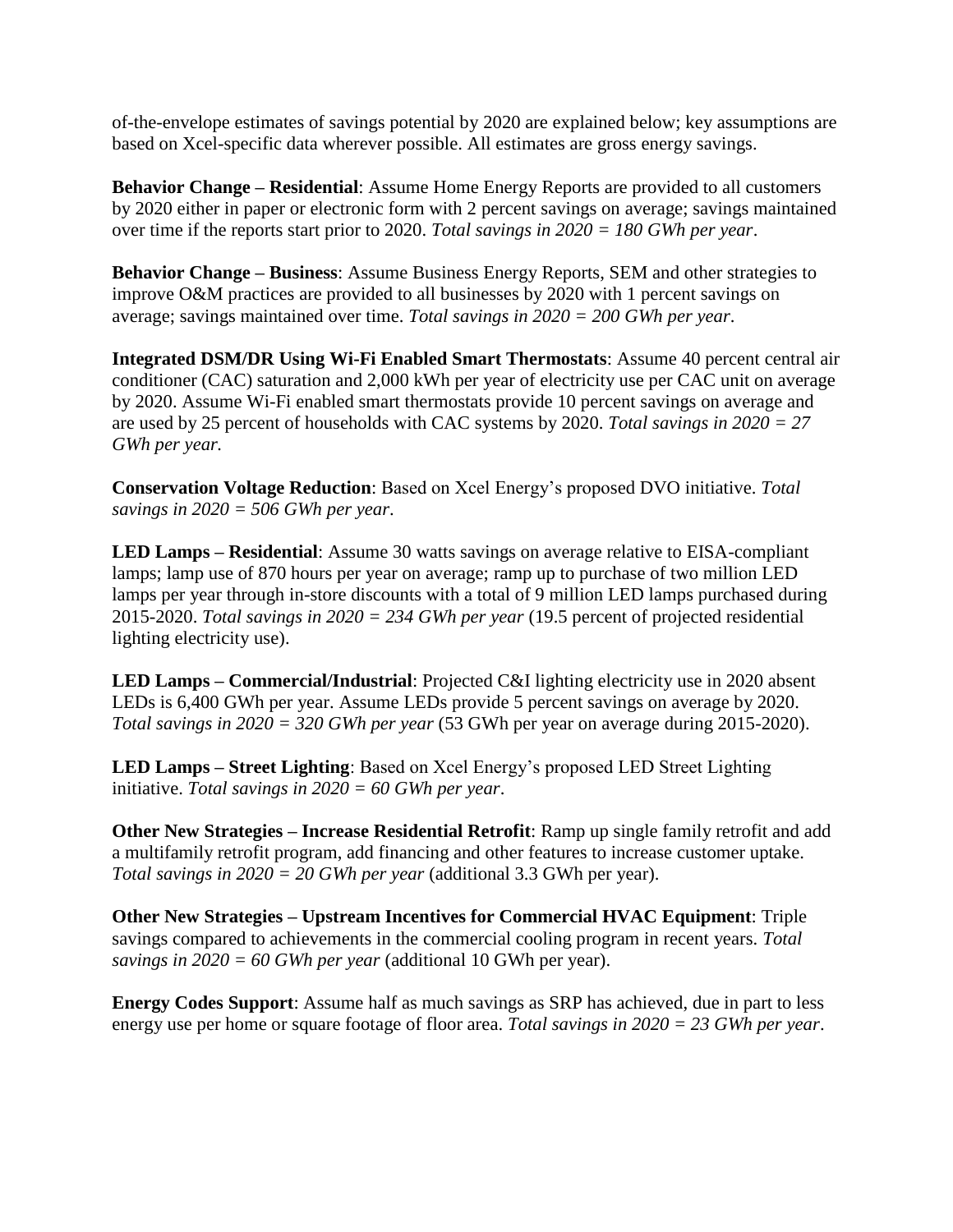| <b>Program Area</b>                            | <b>Savings in 2020</b> |  |  |
|------------------------------------------------|------------------------|--|--|
|                                                | (GWh per yr)           |  |  |
| Behavior Change – Residential                  | 180                    |  |  |
| <b>Behavior Change – Business</b>              | 200                    |  |  |
| Integrated DSM/DR Using Wi-Fi Enabled          | 27                     |  |  |
| <b>Smart Thermostats</b>                       |                        |  |  |
| <b>Conservation Voltage Reduction</b>          | 506                    |  |  |
| LED Lamps - Residential                        | 234                    |  |  |
| LED Lamps - Commercial/Industrial              | 320                    |  |  |
| LED Lamps – Street Lighting                    | 60                     |  |  |
| <b>Increase Residential Retrofit</b>           | 20                     |  |  |
| <b>Upstream Incentives for Commercial HVAC</b> | 60                     |  |  |
| Equipment                                      |                        |  |  |
| <b>Energy Codes Support</b>                    | 23                     |  |  |
| All                                            | 1,630                  |  |  |

**Table 3. Potential Energy Savings in 2020, Xcel Energy Example**

As shown in Table 3, we estimate a total energy savings potential of 1,630 GWh per year by 2020, equivalent to about 5.3 percent of Xcel Energy's forecasted electricity sales that year. With a six year implementation period, this is equivalent to nearly 0.9 percent savings per year on average. The main strategies for achieving this level of savings are ramping up behavior change programs, promoting adoption of LED lighting in all sectors, and implementing conservation voltage reduction.

In order to compare this level of additional energy savings potential with that lost to the utility as a result of recent federal energy efficiency standards, strengthening building energy codes, and increasing market penetration for CFLs, we use the average energy savings achieved by Xcel Energy during 2011-13 along with the following assumptions regarding how energy savings will change during 2015-2020 relative to savings during 2011-13:

- Loss of two-thirds of the energy savings from CFLs: -76.9 GWh/yr
- Loss of all energy savings from T12 to standard T8 lamp conversions: -17.7 GWh/yr
- Loss of the half the energy savings from both residential and C&I new construction programs: -13.4 GWh/yr

The total loss of energy savings during 2015-2020, compared to that achieved during 2011-13, is 108 GWh per year. Over the six-year time period, this accumulates to a loss of 649 GWh per year in 2020. Thus, the potential additional savings from innovative technologies and program strategies in 2020 is 2.5 times greater than the loss of savings from the factors noted above. With a net increase in savings potential of nearly 980 GWh per year (3.2 percent) by 2020, Xcel Energy (as well as other utilities) should be able to maintain total energy savings in the range of 1.5-2.0 percent per year during 2015-2020. Of course the values in Table 3 are estimates that could prove to be lower (or higher) in the real world depending on how well programs are funded and implemented, how newer technologies such as LED lamps evolve over time, and the level of customer response.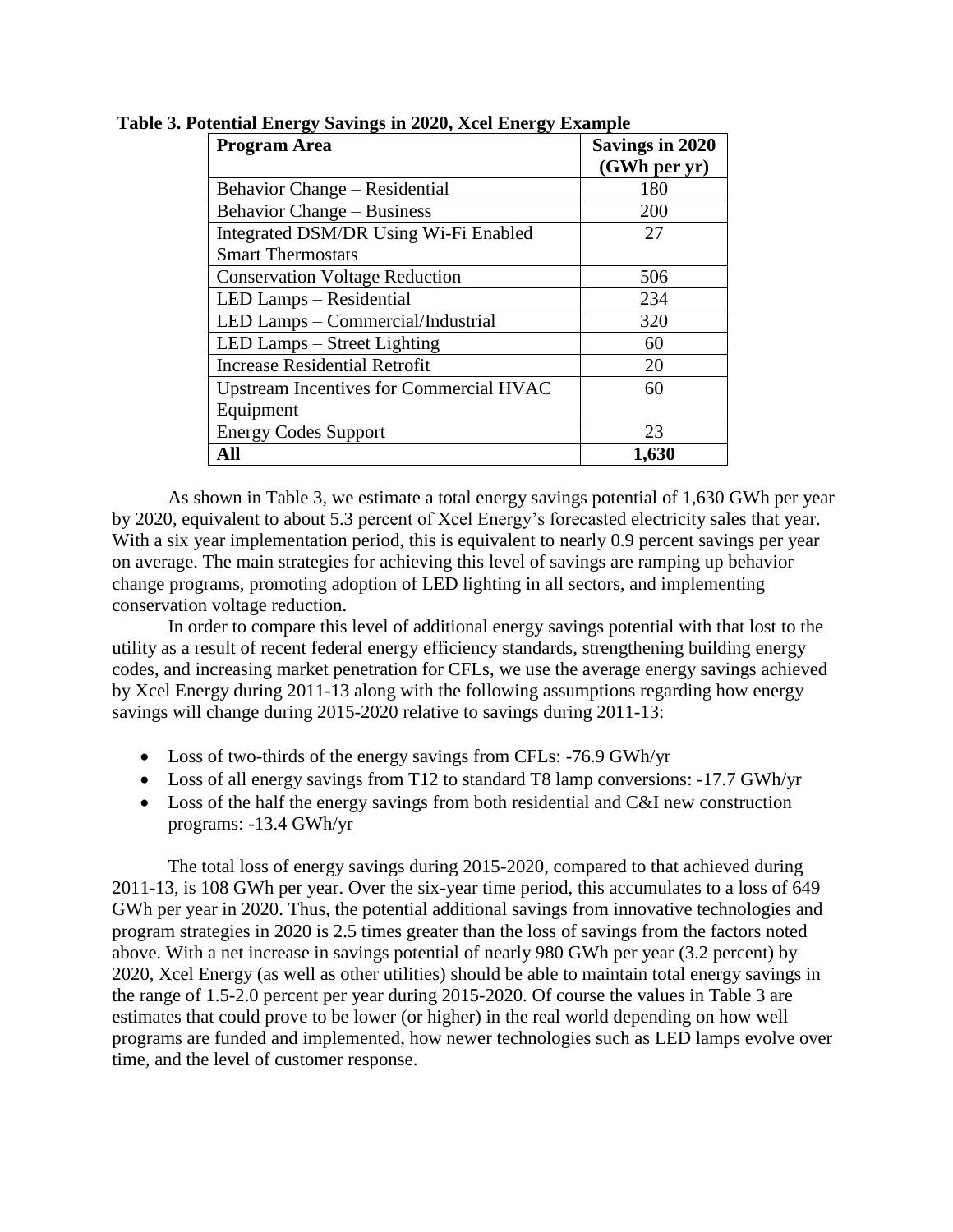## **Conclusion**

Utilities throughout the Southwest are implementing a number of strategies that could increase energy savings in the future relative to savings achieved in recent years. Most of the strategies–including promoting behavior change on a large scale; building the market for LED lamps; implementing conservation voltage reduction; and striving for deeper energy savings, higher program participation and continuous improvement–can be implemented by utilities anywhere in the U.S.

If these strategies are implemented in combination, they should add significant energy savings to utility efficiency programs in the 2015-2020 timeframe, thereby helping utilities to maintain or increase total savings relative to what was achieved in recent years. Our quantitative estimates for one utility in the Southwest suggest total savings potential of more than five percent of projected electricity use in 2020, or nearly 0.9 percent savings per year on average during 2015-2020. Furthermore, these innovative technologies and program strategies more than offset the loss of energy savings potential to utilities as a result of recent federal lighting standards, strengthening building energy codes, and increasing market penetration of CFLs.

## **References**

- APS (Arizona Public Service Company). 2014. 2013 Demand Side Management Annual Progress Report.<http://images.edocket.azcc.gov/docketpdf/0000151468.pdf>
- APS (Arizona Public Service Company). 2012. 2013 Demand Side Management Implementation Plan for 2013.<http://images.edocket.azcc.gov/docketpdf/0000137359.pdf>
- APS (Arizona Public Service Company). 2011. Application of the Arizona Public Service Company for Approval of a Residential Demand Response Pilot Program. <http://images.edocket.azcc.gov/docketpdf/0000108711.pdf>
- Bloch. K. 2013. Direct Testimony and Exhibits of Kelly Bloch on behalf of Public Service Company of Colorado. Docket No. 13A-0686EG. Public Utilities Commission of Colorado. June 17, 2013.
- Brown, M. 2014. Presentation by Michael Brown, NV Energy, Las Vegas, NV at NV Energy DSM Collaborative meeting, Feb. 20, 2014.
- Geller, H. et al. 2012. *The \$20 Billion Bonanza: Best Practice Electric Utility Energy Efficiency Programs and Their Benefits for the Southwest*. Boulder, CO: Southwest Energy Efficiency Project. Oct.<http://www.swenergy.org/programs/utilities/20BBonanza.htm>
- Hines. T. 2012. *Arizona Public Service Company at the 2012*. Presentation at the Southwest Regional Energy Efficiency Workshop, Santa Fe, NM. Nov. 16, 2012. <http://swenergy.org/events/annual/2012/presentations/6%20Hines.pdf>
- Kennedy, D. 2014. Personal communication from Dominic Kennedy, Xcel Energy, Denver, CO. March 11, 2014.